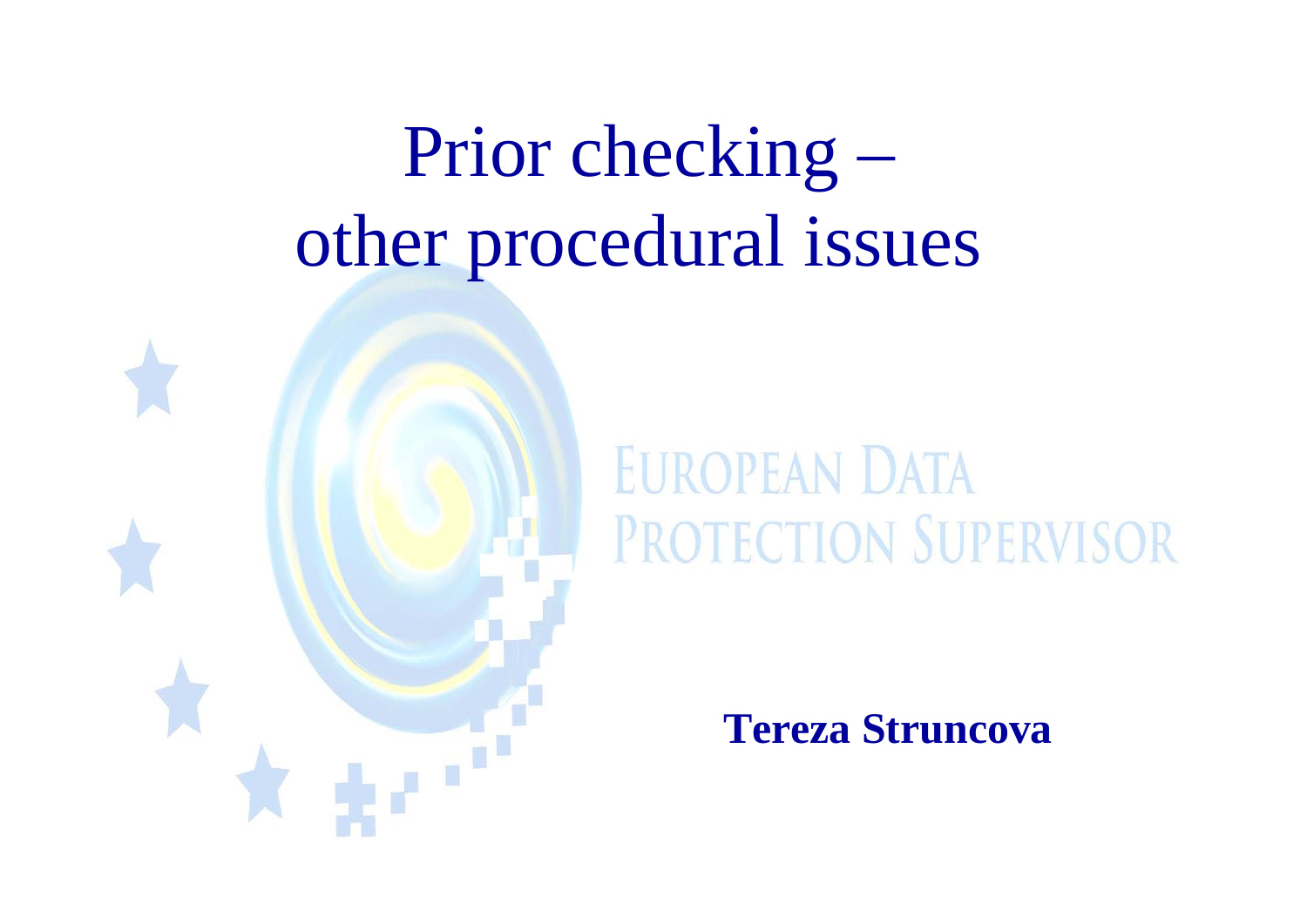







#### two months after receipt of the notification, i.e. 61 **calendar** days

#### unless suspension or extension…

8 June 2011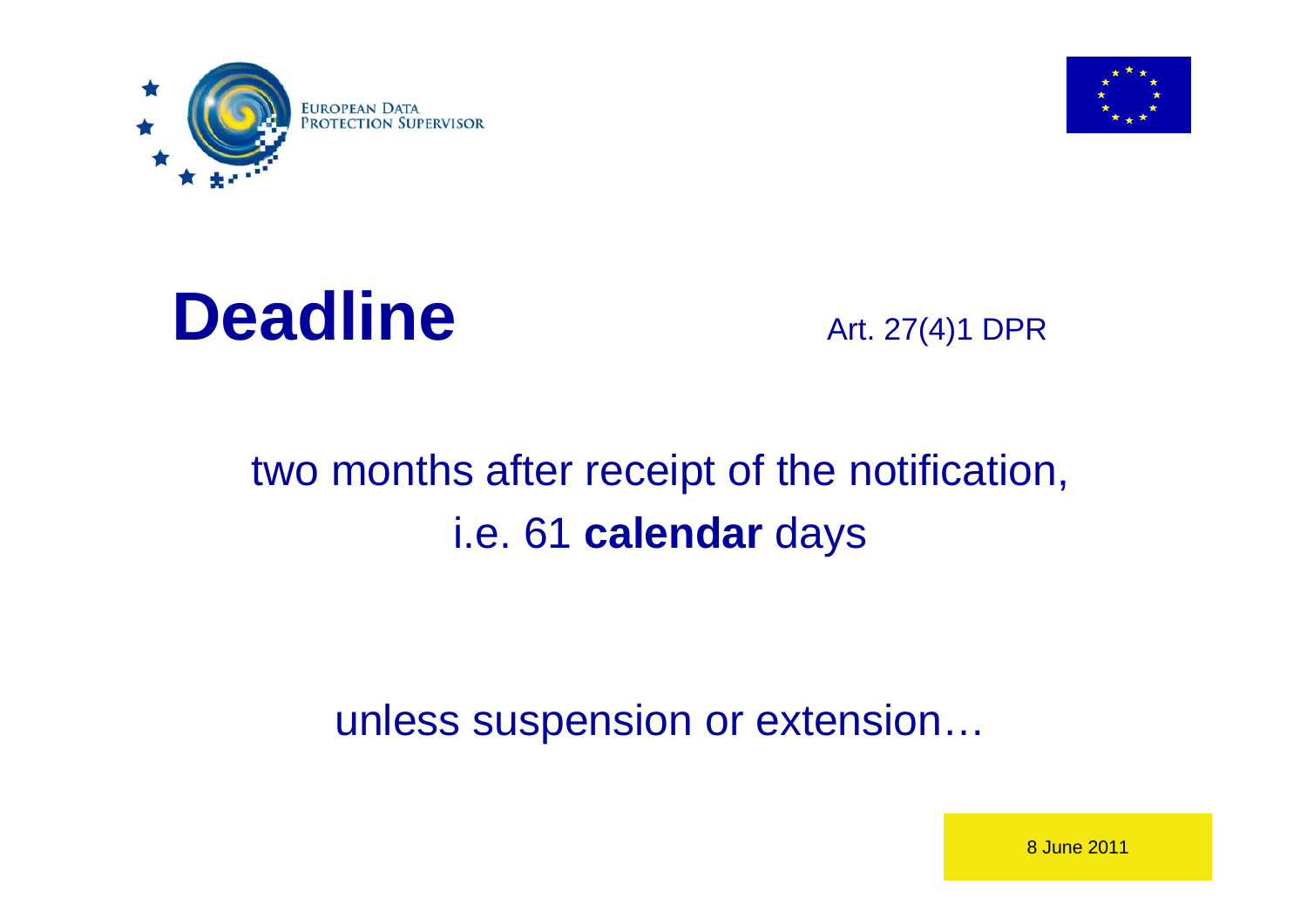

## **Suspensions** Art. 27(4)2 DPR



- for additional information when elaborating the draft opinion
- for comments on the draft opinion
- pending adoption of thematic guidelines
- August suspension
- possible suspension for other lengthy public holidays applicable on a case-by-case basis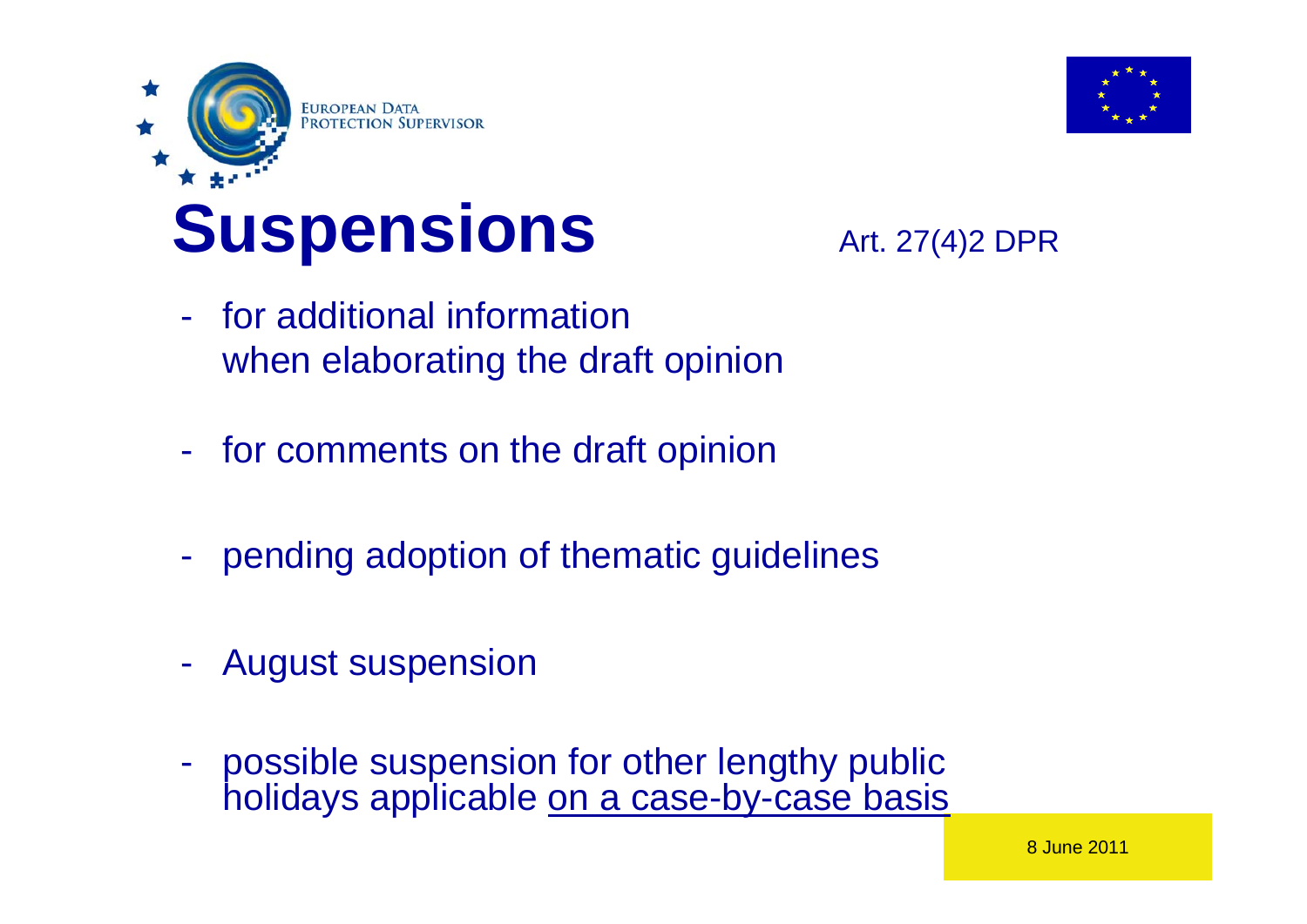



#### **Extension** Art. 27(4)3-4 DPR

- for up to two months
- due to complexity of the matter
- by decision of the EDPS
- notified to the controller before the expiry of the initial two-months period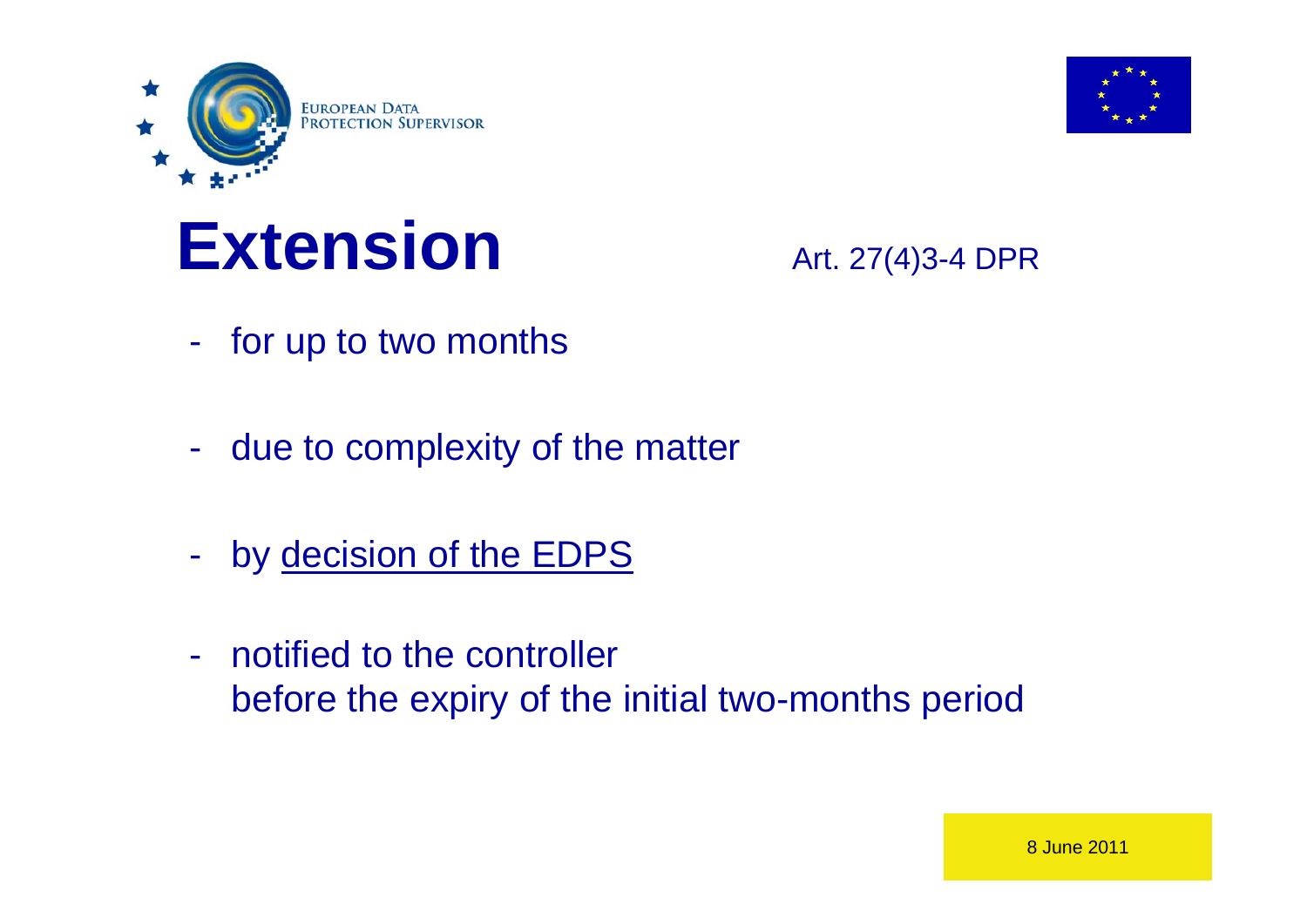



## **Follow up** Art. 27(4)6 DPR

- full compliance with the Data Protection Regulation needs to be ensured
- measures implementing the EDPS recommendations to be adopted by the controller within **three months** after adoption of the respective opinion
- EDPS needs to be notified about it (so that the case can be closed)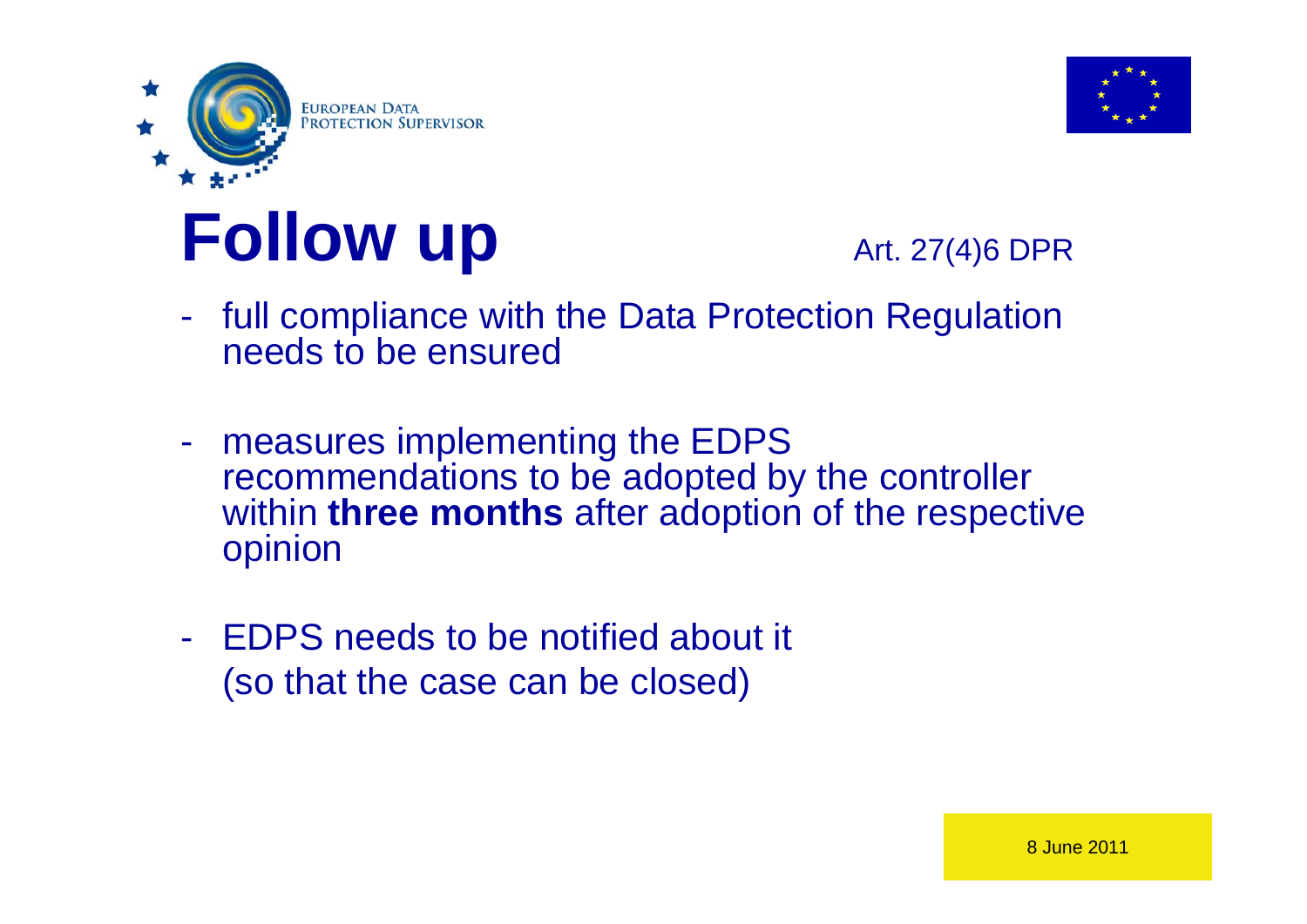



#### **Modification of already submitted notifications**

- before adoption of the EDPS opinion TO BE AVOIDED
- already existing EDPS opinion  $\rightarrow$  DPO has to determine whether the modification of the particular procedure **significantly affects** the data protection aspects as already examined by the EDPS